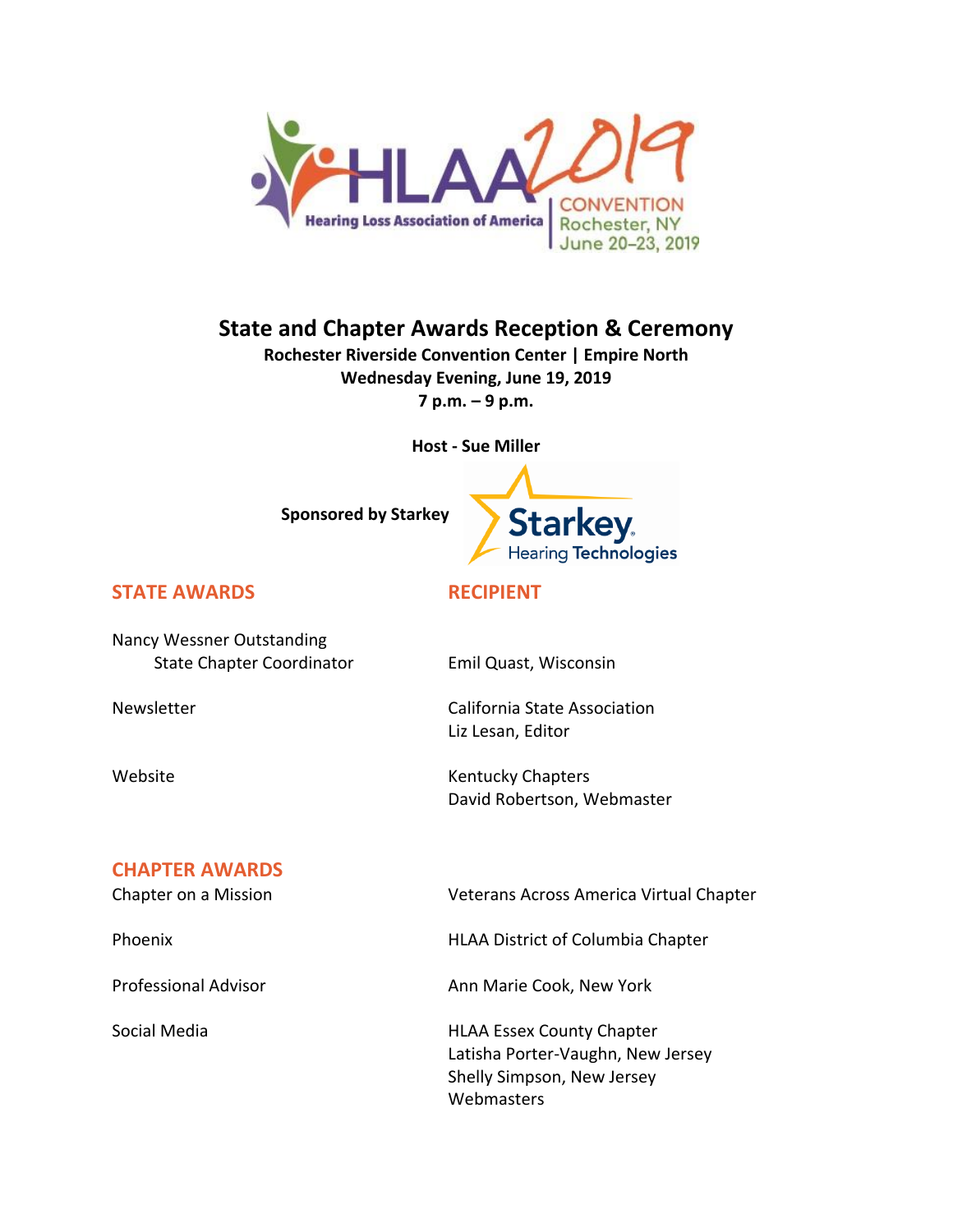Up and Coming Chapter **HLAA Oak Chapter** Gerid Adams, Michigan Website **Manufalson** HLAA Lakeland Chapter Art Matlock, Florida Webmaster **FOUNDER'S DAY HLAA Central Oklahoma Chapter, Oklahoma** HLAA Houston Chapter, Texas **HLAA2019 SCHOLARSHIPS Donor Recipient Rocky and Ahme Stone Bryan Martinez, California Endowment Scholarship Fund Bob Branigin Scholarship** Jocelyn Feulmer, New York Melanie Taylor, New Jersey

| Donor<br><b>Rocky and Ahme Stone</b><br><b>Endowment Scholarship Fund</b> | <b>Recipient</b><br>Bryan Martinez, California           |
|---------------------------------------------------------------------------|----------------------------------------------------------|
| <b>Bob Branigin Scholarship</b>                                           | Jocelyn Feulmer, New York<br>Melanie Taylor, New Jersey  |
| <b>HLAA Montgomery County (MD) Chapter</b>                                | Nancy Asmundson, California<br>Margaret Litwin, New York |
| <b>HLAA Sun Lakes Chapter, Arizona</b>                                    | Gonzalo Martinez                                         |

#### **HLAA2019 VETERAN SCHOLARSHIPS**

| <b>Donor</b>                           | Recipient                     |
|----------------------------------------|-------------------------------|
| <b>HLAA Sun Lakes Chapter, Arizona</b> | Ronald Walker, North Carolina |
| <b>Sponsor</b><br><b>Sprint CapTel</b> | Jolene Garcia, Louisiana      |